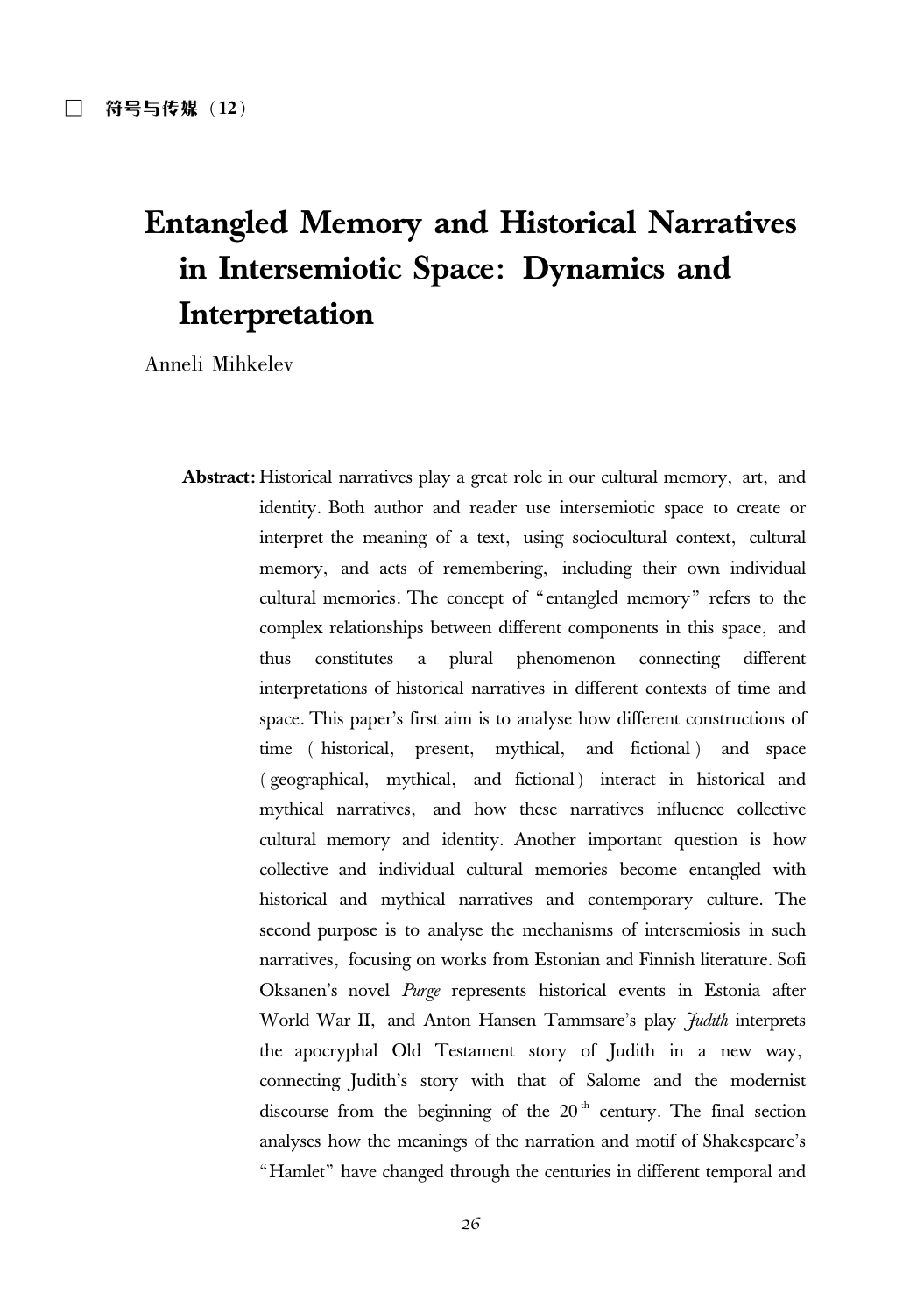spatial contexts in Estonian culture.

Keywords: entangled memory, historical narrative, mythical narrative, cultural identity, contemporary literature, Estonian literature, Finnish literature, intersemiosis

# 纠缠的记忆与符际空间的历史叙述: 动力学与阐释

安内莉·米克列夫

- 要: 历史叙述在我们的文化记忆、艺术与身份中扮演了非常重要的 摘 角色。作者与读者用符际空间,利用社会文化语境、文化记忆 和回忆行为(包括他们的个人文化记忆)去创造或阐释文本的 意义。"纠缠的记忆"是指这一空间中不同成分之间的复杂关 系构成了不同的现象。并将不同时空语境下的历史叙述连接起 来。本文首先分析不同的时间(包括历史的、现在的、神话 的、和虚构的)与空间的(包括地理的、神话的与虚构的)建 构如何在历史与神话叙述中相互作用,以及这些叙述如何影响 集体文化记忆和身份。另一个重要问题是集体和个人文化记忆 如何被卷入历史、神话叙述以及当代文化。本文的第二个目的 是通过研究爱沙尼亚和芬兰的文学作品来分析该类叙述中的符 号间性机制。索菲·奥克萨宁的小说《清洗》再现了爱沙尼亚 二战后的历史事件, 安东·汉森·塔姆瑟尔的戏剧《朱迪思》 用一种新的方式重释了《旧约》中朱迪思的故事, 将朱迪思的 故事与萨洛米的故事以及20世纪初的现代主义话语联系起来。 本文最后一部分分析了几个世纪以来, 莎士比亚的《哈姆雷 特》的叙述意义和主题在爱沙尼亚的文化中,在不同的时间与 空间的语境下发生了怎样的变化。
- 关键词:纠缠的记忆,历史叙述,神话叙述,文化身份,当代文学,爱 沙尼亚文学,芬兰文学,符号间性

**DOI**: 10.13760/b. cnki. sam. 201601003

There are several definitions of narrative. I will deal with narrative as a cultural phenomenon that constructs and arranges the world created by people or by works of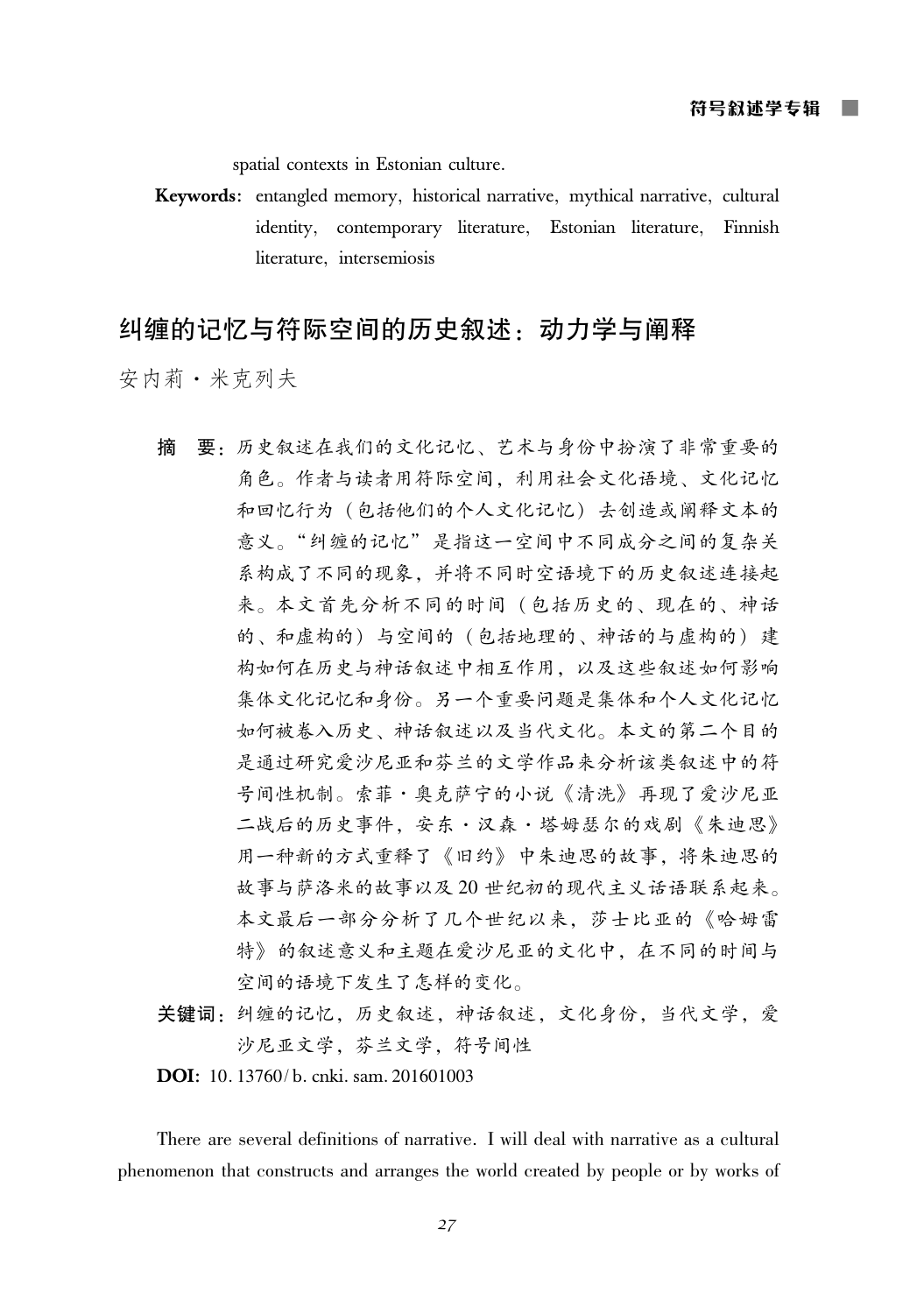art (novels, paintings, movies, plays, etc.), and that includes story. Narrative is a social phenomenon where the events of story involve "showing or telling [...] and the mode selected for that to take place" (Cobley, 2001, p.  $6$ ). In other words, narrative is "a communicative relation which is often conflated with straightforward understandings of what story is" (Cobley, 2001, pp.  $2 - 3$ ). According to Toolan, "narrative has a function which relates to the type and extent of narrative progression. In short, narrative sets in train a motivated chain of events perceived as such by the reader/listener" (Doloughan, 2011, p. 11).

Literature can be one of the tools with which societies construct and interpret history and their identities. (Assmann, 2006) All these constructions are grand narratives in the context of postmodernism. Contemporary literature and narratives have the same or at least a similar function; but in the postmodern era they are used in different ways. One literary work can use different narratives (or small narratives) side by side; these may be diffuse and work in different ways. The main question concerns how these smaller narratives work within a literary text. Do they play with history or do they represent real history? Do they destroy or reinforce the grand narratives?

The meanings of a narrative depends on both the reader's interpretation and the interaction among different components of the text (small narratives, fragments, symbols, etc.). The process of constituting meaning occurs in the dialogical relationships among author, text, and reader, taking place in the intersemiotic space that includes different spheres around the text: the social meaning, different texts, external reality, and collective cultural memory. Both author and reader use the intersemiotic space to create or interpret the text, bringing to bear their own individual cultural memories, which exist not only in verbal language. Interpreting a text requires a sociocultural context, cultural memory, and acts of remembering. At the same time, "acts of remembering are a phenomenon of discourse, their objectifications are a semiotic phenomenon" (Feindt et al., 2014, p. 31). These objectifications designate as mnemonics are those signs that refer to any socially relevant figuration of memory. (ibid.) According to Juri Lotman:

The third function of language is the function of memory. The text is not only the generator of new meaning, but also a condenser of cultural memory. A text has the capacity to preserve the memory of its previous contexts [...]. The sum of the contexts in which a given text acquires interpretation and which are in a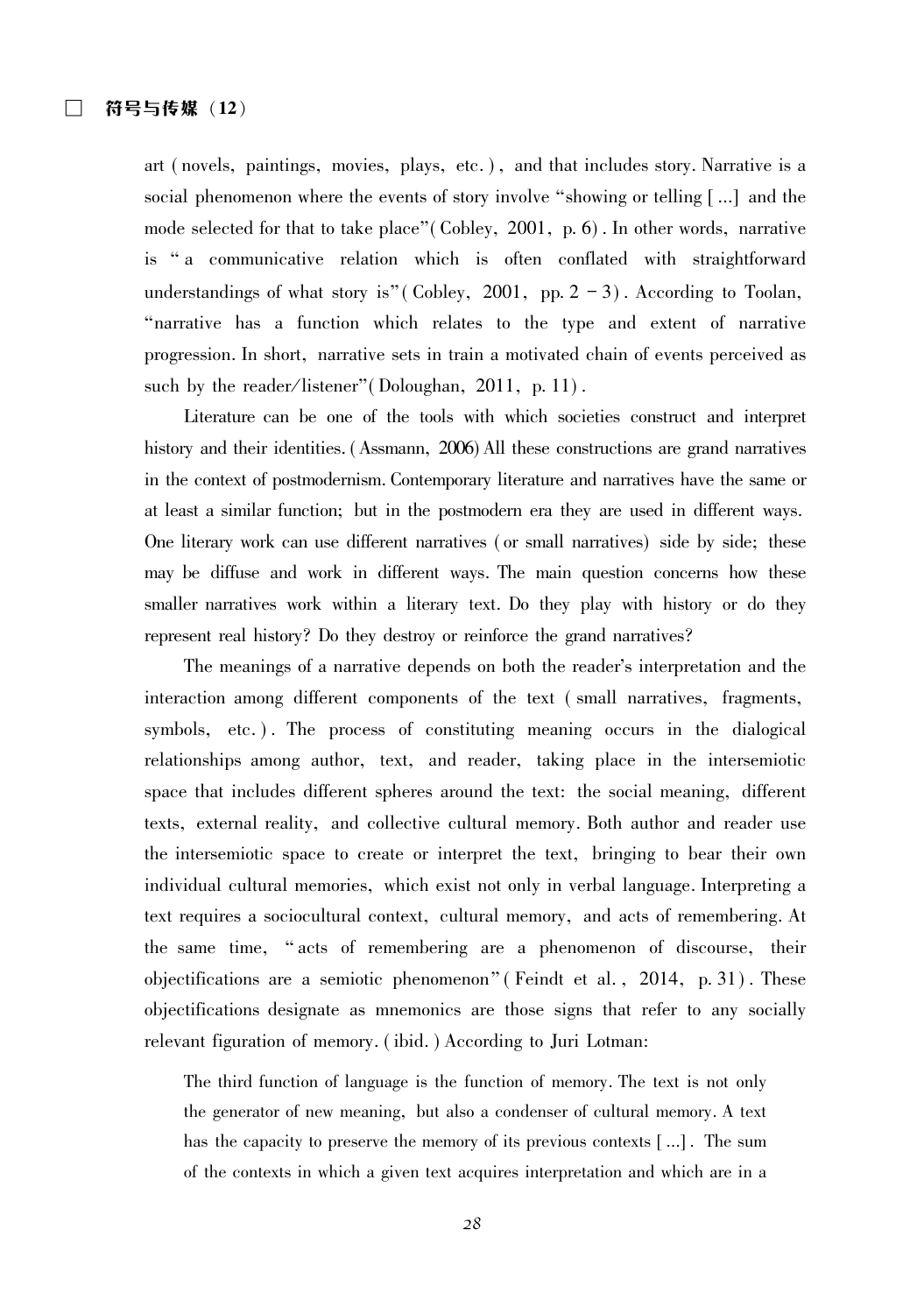way incorporated in it may be termed the text's memory. This meaning-space created by the text around itself enters into relationship with the cultural memory (tradition) already formed in the consciousness of the audience.  $(1990, p. 18)$ 

This suggests that the intersemiotic space, or meaning-space, includes multiple memories and the research concept of "entangled memory" incorporates the relationships between different components in the intersemiotic space. The concept of entangled memory, according to Feindt et al.,

brings to the fore the entangledness of acts of remembering  $[\,\dots]$ . Every act of remembering inscribes an individual in multiple social frames. This polyphony entails the simultaneous existence of concurrent interpretations of the past. In a diachronic perspective, memory is entangled in the dynamic relation between single acts of remembering and changing mnemonic patterns.  $(2014, p. 24)$ 

I would argue that narrative (especially the grand narrative) is very similar to myth; historical and mythical narratives, in particular, work as myths in some ways. I would suggest that myth and national identity work in a similar way and are sometimes intertwined: The purpose of national identity is also to create a specific world, the national space, where we can find the unique spirit and character of the nation. The specific national world is closed, sometimes also small, and the story of the nation extends far back in history. At the same time, national identity contains not one but several myths, which we call national myths. These are the narratives or "stories about who and what we are and where we come from" (Lukas, 2007, p. 75). These national myths also appear in different literary texts. In the view of Stuart Hall, one aspect of national identity is the narrative of the nation that exists in national narratives in literature, in media, and in everyday culture. It creates a connection between stories, landscapes, historical events, national symbols, etc.  $(1996, pp. 613 - 615)$ . Hall assigns literature a very important role in the creation of national identity.

Clearly, Hall is right to stress the major role literary texts play in the formation of national and cultural identity. Estonian literature is quite young, and most of its early texts are connected with the construction of a national identity. For example,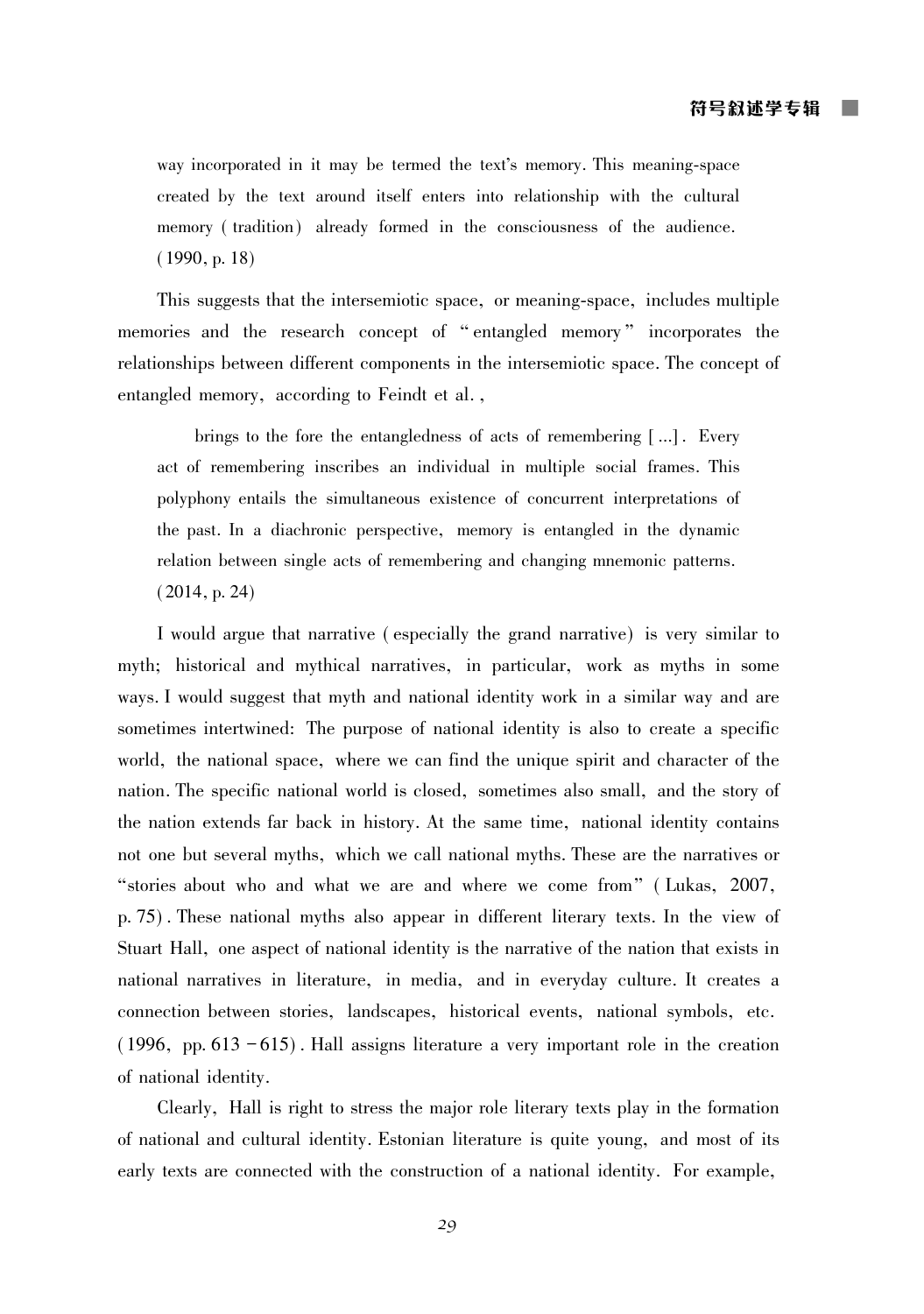the main aim of the epic poem "Kalevipoeg" by Friedrich Reinhold Kreutzwald  $(1857 - 1861)$  was to construct an Estonian national and cultural identity. This helps a society to create its cultural memory, because some historical pictures are reinforced in memory through literature. Such constructions are grand narratives in the context of postmodernism. According to the concept of entangled memory, which posits memory as a plural phenomenon, "a mnemonic signifier is the juncture of concurrent interpretations with an unlimited variety of possible constellations" (Feindt et al., 2014, p. 32).

Contemporary literature and narratives have the same or at least a similar function, but in the postmodern era these narratives are used in different ways. One literary work can use different narratives (or smaller narratives) side by side, which are sometimes diffuse and work in different ways. The main question is how these smaller narratives work in a literary text. Do they play with history or do they represent real history? Do they destroy or reinforce grand narratives? The meaning of a narrative depends on interpretation and remembering by readers, and on interactions between the different components of the text (smaller narratives, fragments, symbols, etc.).

# **J.** Sofi Okasnen's Novel *Purge*

Sofi Oksanen (b. 1977) is a Finnish writer with Estonian roots, whose novel *Purge*, based on a play of the same title (2008, in Estonian 2009), has been very successful internationally. It has been translated into more than 20 languages and staged in drama theatres in Estonia, Finland, New York, and London and also as an opera in Helsinki. The film based on the novel premiered in August 2012. *Purge* presents historical events in Estonia after World War II, in addition to events in the 1990s. The two female protagonists of the novel are of different generations. The author presents their tragic life stories while also interpreting historical motifs that exist in our cultural memory. It is paradoxical that although the novel, play, and opera are very popular in many countries, the reception in Estonia has been lukewarm.

The novel *Purge* begins with a page from Hans Pekk's diary, making him the narrator. Hans Pekk is one of the protagonists, and he lives in a special little room, a hiding place. The diary page is written in May, 1949, which leads the reader into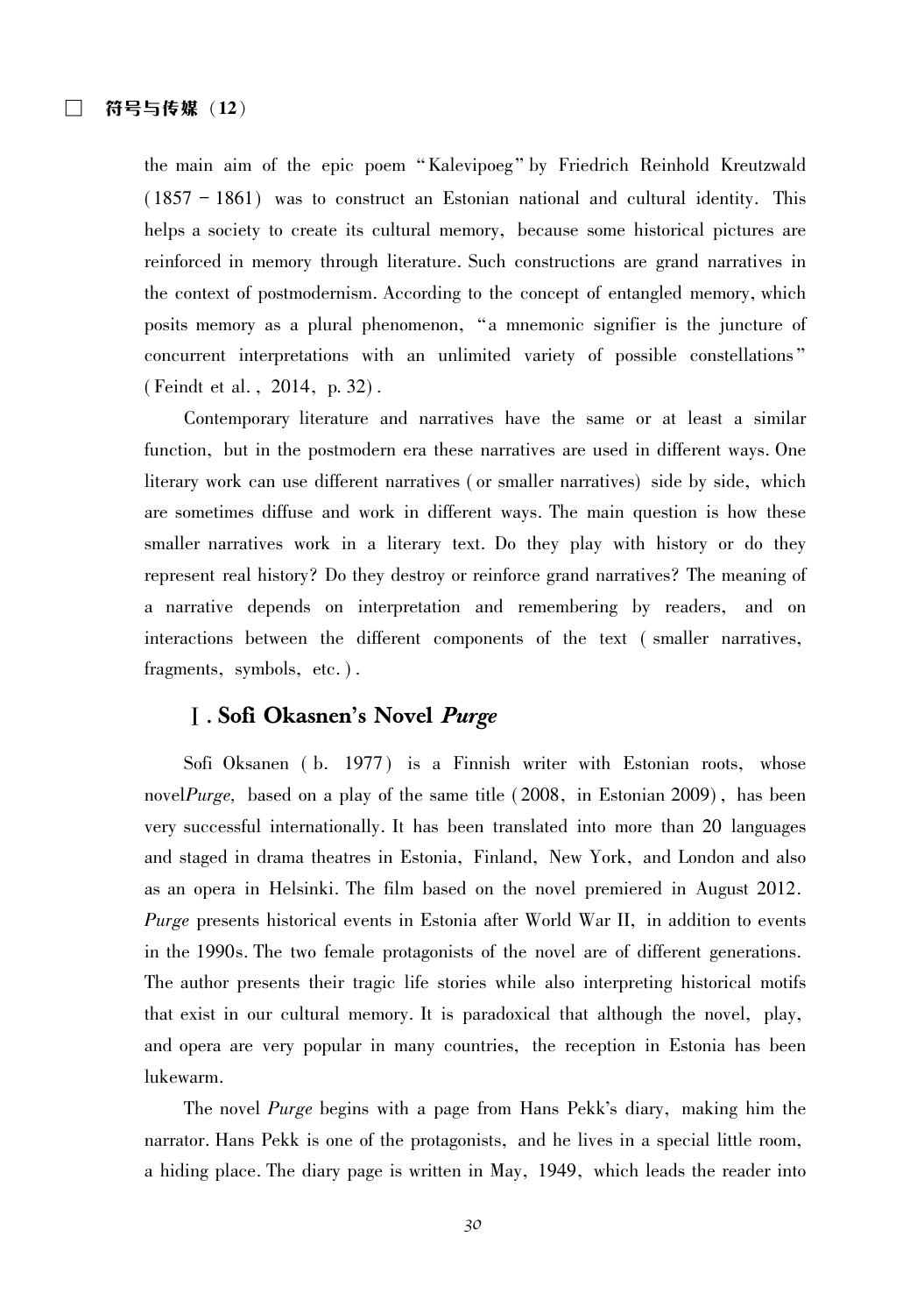the historical narrative, a great historical narrative in the context of Estonian history, about the freedom of Estonia and its Soviet occupation after World War II. The year 1949 was the time of Stalin in the Soviet Union, when Estonia had lost its freedom and the borders were closed.

Hans Pekk lives in his hidden room and does not know what has happened during the past five years. He writes in his diary: "What's keeping the English? And what about America? Everything's balanced on a knife edge—nothing is certain" (Oksanen, 2011, p. 12), touching painful memories in readers who remember that time. It is possible that some readers would read it as a historical novel or as a novel about a historical trauma.

The next chapter also presents historical time, but in contemporary history, when Estonia regained its freedom in 1992. This was a turbulent time in the young Estonian Republic, when crime increased and people did not feel safe. The discourse of fear is permanently captured in historical narratives and stories: Aliide fears thieves. Zara fears her captors and violence because she was a sex slave in Berlin, and her mother in Siberia, Vladivostok, fears black Volga cars, because these were the vehicles of the Soviet Union's security agents who arrested and abducted people. Both women are also victims of sexual violence. The fear and violence connect the historical times in these stories, and fear also plays a significant role in the historical narratives in Oksanen's novel.

Another discourse that plays an important role in these stories is betrayal: Zara's friend Oksana has betrayed her, and Aliide has betrayed her sister Ingel and her daughter Linda, both of whom get deported to Siberia. Betrayal is a major activator of events in these stories and narratives.

The text of the novel presents non-linear time: the 1940s and 1950s alternate with the 1990s, until finally all timelines connect at the end of the novel. It is possible to read the novel as an adventure story or a melodrama. According to Eneken Laanes (2012), "the melodramatic elements of the text, in aspiring towards an unequivocal moral interpretation of the world, construct a world of perpetrators and victims". However, the melodramatic and thriller elements are not dominant in the novel. The narrative begins and ends with Hans Pekk's diary, and at the end of the novel several fictional documents represent those of the Soviet security agency (NKVD). Although these are fictional documents depicting fictional situations, they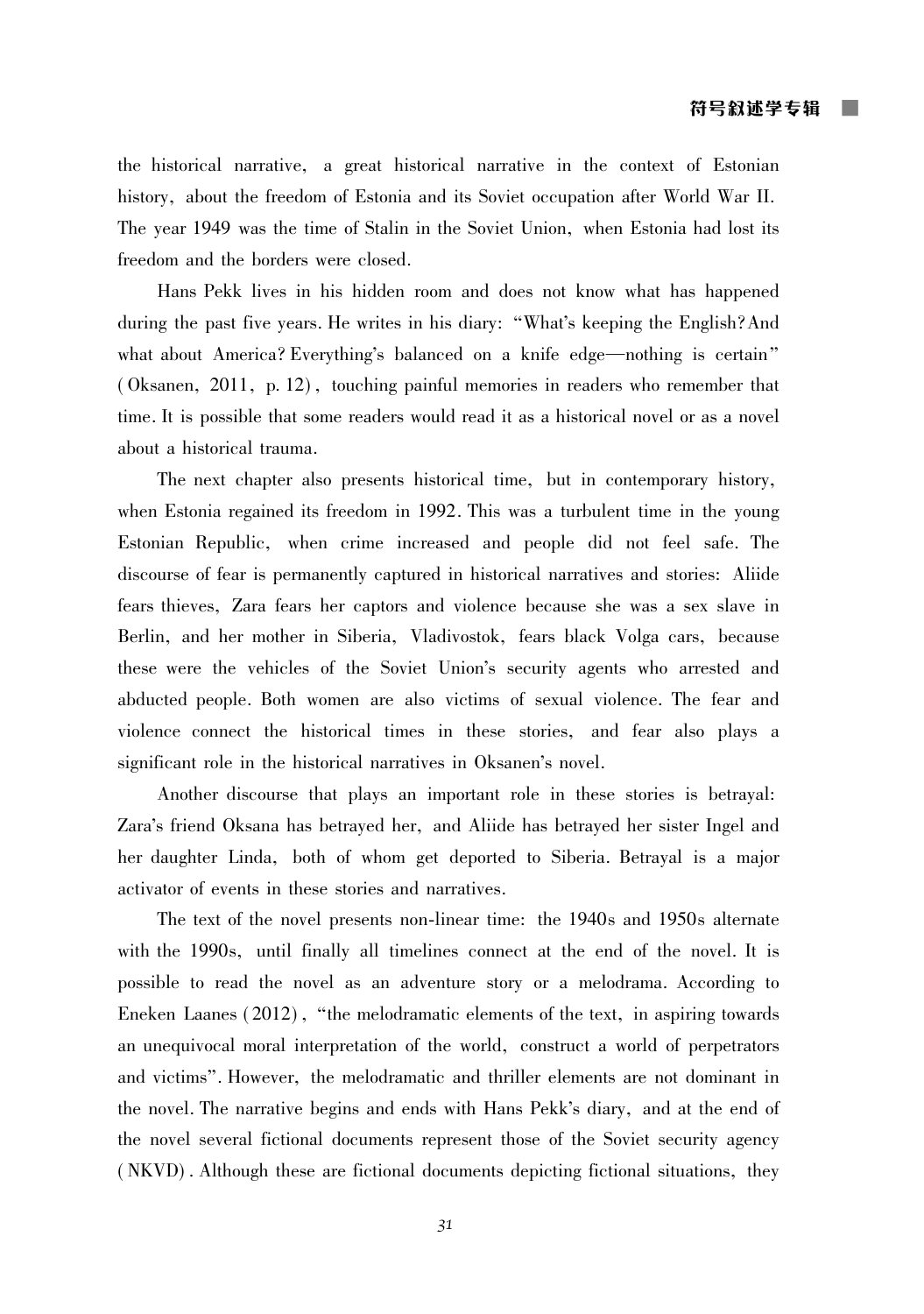create an impression that all these events are real. Oksanen plays with fictional and real worlds, imitating the real world and using fiction to talk about real historical events, events that were possible in the context of national history. Despite being a novel, it describes our real history and can be read as a historical novel.

Another important element that makes the historical narrative dominant is the use of quotes from Estonian poet Paul-Eerik Rummo at the beginning of each chapter. Rummo was a major innovator in Estonian poetry during the 1960s. These verses by Rummo are from the collection Sender's Address and Other Poems, 1968 – 1972, which was banned for a long time during the Soviet period; some of these poems were published in 1985, but the full collection only came out in 1989.

In the film version of *Purge*, which premiered in August, 2012, the emphasis is different. The film begins with the episode where Zara escapes, runs into the woods, and collapses in front of Aliide's house. The film also ends with Zara, now smiling as she leaves Aliide's house with her money and passport in her hand. She is happy, free, and safe, while Aliide's house, full of dead bodies, is on fire with smoke visible in the distance. This scene gives the film narrative a different and far more melodramatic meaning than that of the novel.

The story of Zara shows the violence in Berlin at the beginning of the 1990s. The film combines the memories of the two protagonists, Aliide's memories of the 1940s, and Zara's of the beginning of the 1990s. The main message of the film is opposition to violence, especially sexual violence against women. However, the most important elements in this novel are not the historical facts but rather the feeling of horror and fear characteristic of that time. This is why the scenes of violence do not seem exaggerated: they are not presented as isolated acts but rather within an atmosphere of fear. People who live amid violence and permanent fear may behave unpredictably, and this situation is also a touchstone for how strong a person is. The protagonist Aliide was not strong enough during the time of Stalin, but her character develops during the story and she is strong by the time she meets Zara and her captors. The episode in which Paša and Lavrenti (Lavrenti is also Beria's first name, and symbolically connects the different historical narratives) come to Aliide's house to catch Zara is very significant in Oksanen's novel:

There was a knock at the door. Commanding blows. The blow of a man used to giving commands. [...] A man greeted her. Behind him stood another man,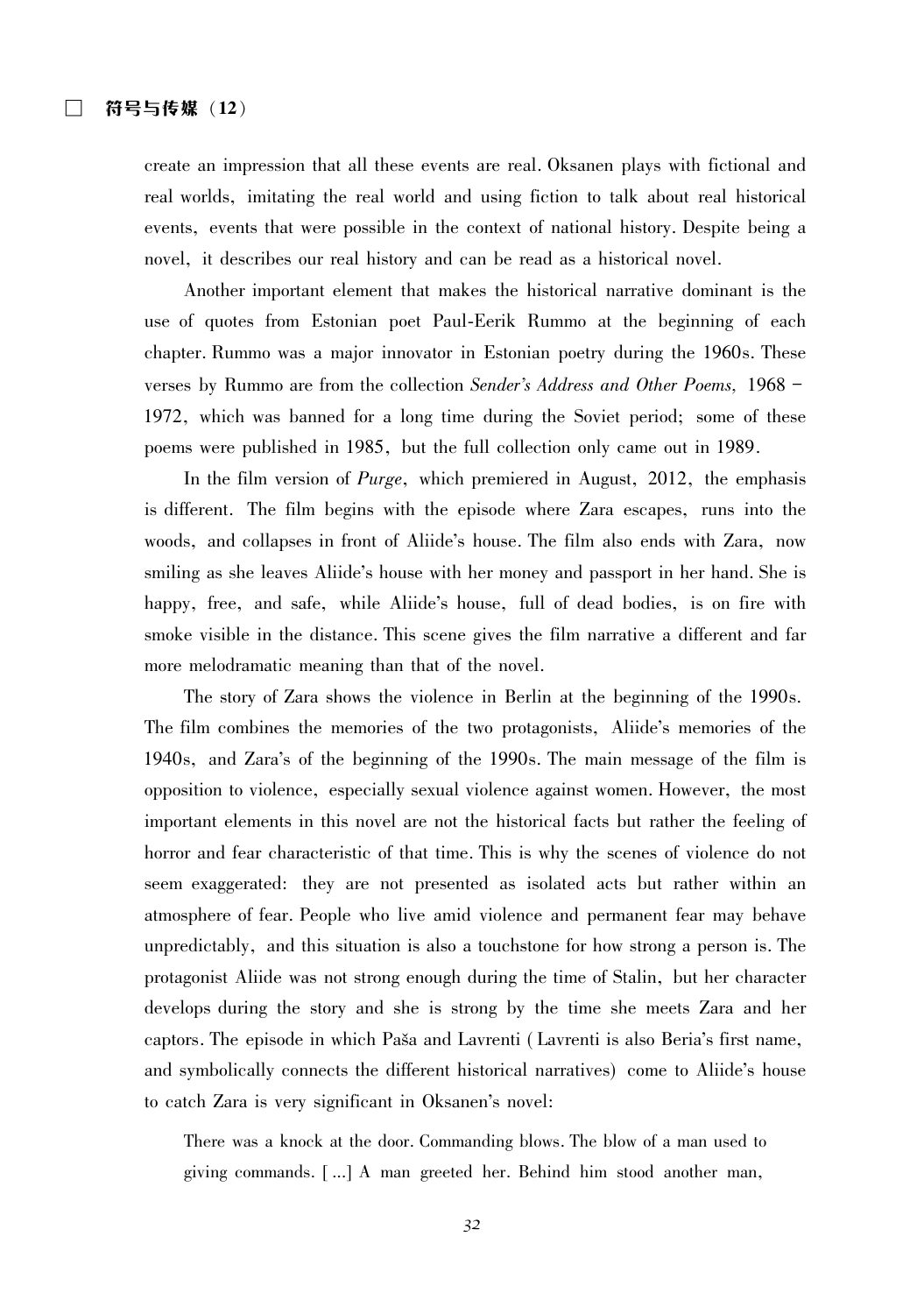older, who also greeted her, and Aliide smelled the scent of a KGB officer. Aliide started to breathe through her mouth. She knew men like these. Men with that kind of posture, men who know how to punish a woman, and they were here to get a woman, and punish her. People with an insolent bearing, who smile broadly with their cap visors level, knowing that no one can deny them what they want. The kind of people who wear boots to trample anyone who gets in their way.  $(2011, pp. 229 - 230)$ 

Aliide no longer experiences fear in this situation, because her body has "got old enough. Old enough that no one would ever bother her the way they did in the town hall"  $(p. 229)$ .

Historical narratives play a major role in our cultural memory and art, and also in our identity. Oksanen's novel reminds us of our tragic history, activating our memory, but at the same time destroying our great national narrative, which was established after World War II. As Laanes wrote:

The debate on *Purge* brought to the fore the differences in the interpretation of World War II and its aftermath in post-Soviet Estonia, not only between the ethnic communities in the country, but within the Estonian community itself, in particular with regard to whether or not the memories of ethnic minorities deserve a place in the Estonian collective memory.  $(2012, p. 20)$ 

The reception of *Purge* has been contradictory in Estonia. Some critics believe that Oksanen shows life in the Soviet Union as too tragic and too full of fear, that it was more varied, not merely full of violence. Sirje Olesk has compared Purge to an ancient Greek tragedy: a great story about love, passion, betrayal, and redemption written in a somewhat high style. (2010, p. 477) The protagonist Aliide also represents the typical Estonian peasant who loves her land and farm and woods (Olesk, 2010, p. 480), the type of protagonist who belongs in our grand national narrative.

Oksanen's novel offers several possibilities for interpretation and for reading: it does not provide final meanings, and the work falls into the serious historical genre, while some aspects make it possible to read it as a melodramatic story or thriller. It is a good example of how different interpretations of the same mnemonic attribute changing meanings to a text.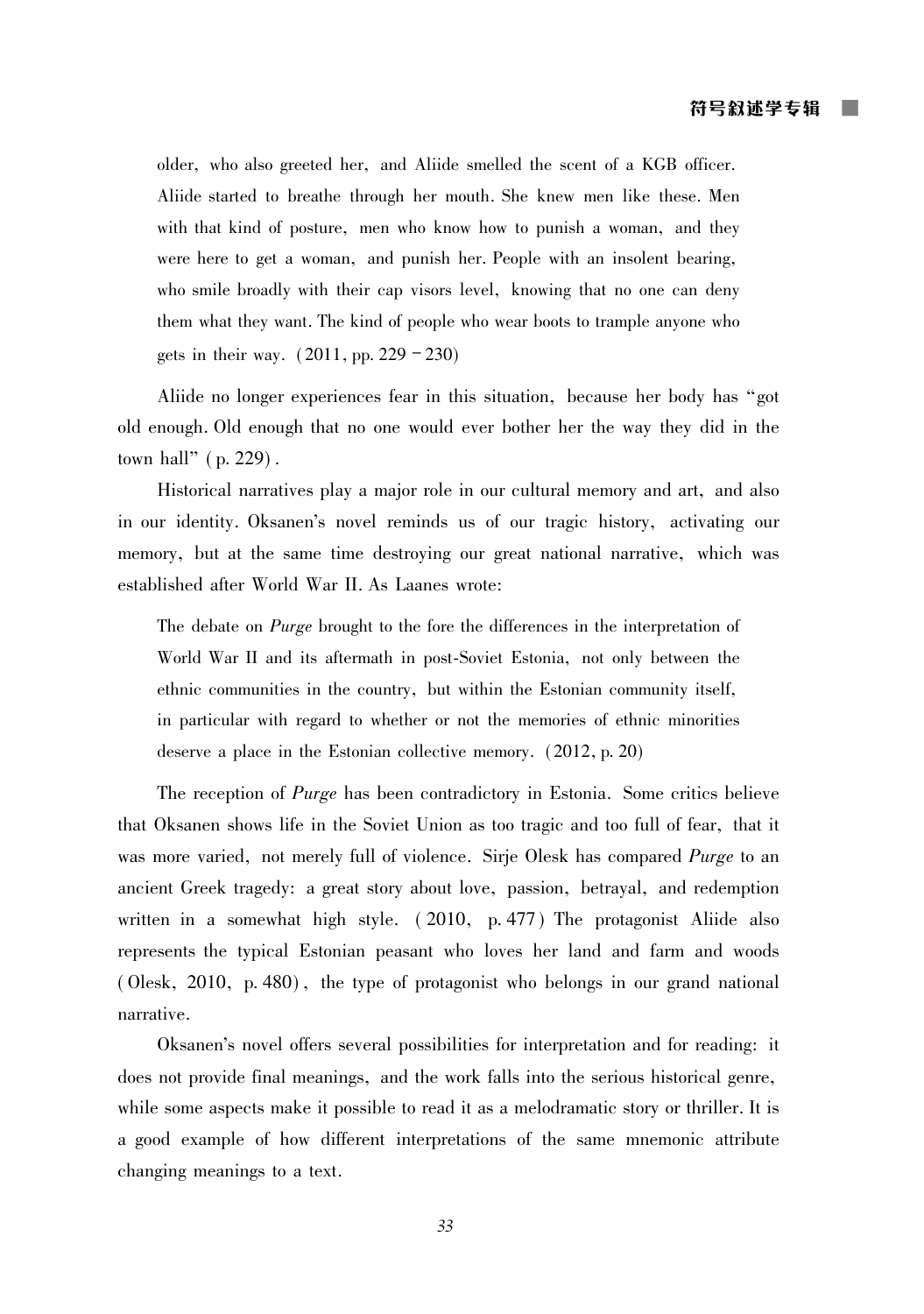### II. Anton Hansen-Tammsaare's *Judith*

An other example of how historical and mythical narratives are used in contemporary culture is Tammsaare's play *Judith*. Anton Hansen-Tammsaare (1878)  $-1940$ ) was a major Estonian epic writer and playwright. *Judith* (1921) interprets the apocryphal story of Judith from the Old Testament in a new way, connecting it with that of Salome and the modernist discourse from the beginning of the  $20<sup>th</sup>$ century. Tammsaare's *Judith* has attained a different meaning from that of the original text based on an apocryphal story. It is significant that every director has given his or her own interpretation of the apocryphal narrative when staging Tammsaare's play. Although not a historical story, it contains historical elements from the first century BCE, and it is also noteworthy that the text, although not canonical, is connected with the Old Testament.

*Judith* tells the story of a hero who brings freedom to the Jews in Petulia. The story of Judith belongs to the grand narrative, as do most literary works based on original apocryphal stories. The mixture of history and apocrypha makes Tammsaare's play meaningful for the present epoch. Other examples of this mixture are Friedrich Hebbel's drama *Judith* (1840) and paintings by Botticelli, Mantegna, Michelangelo, and Rubens. Tammsaare gave new meaning to the old story by focusing on the psychology of Judith as a woman in the context of Freudian psychoanalysis and biology, both of which, in their way, were grand narratives at the beginning of the 20<sup>th</sup> century. In the play, Tammsaare destroys the grand narrative of Judith, and presents her as a passionate woman in love who acts on her passion, using yet another narrative for that deconstruction. In the postmodern era, Tammsaare's play has been produced more playfully and liberally than in the 1920s. The question of whether Judith is a hero or just a passionate murderer lives on. We can ask the same question about Oksanen's Purge: is Aliide Truu a victim, a murderer, or a hero? The answer depends on interpretation.

## $\mathbb{I}$ . The Dialogue with *Hamlet*

The motive and narration of *Hamlet* has been much discussed globally. Although the meaning of Shakespeare's *Hamlet* has changed through the centuries in different temporal and spatial contexts, we can still ask what *Hamlet* means today. According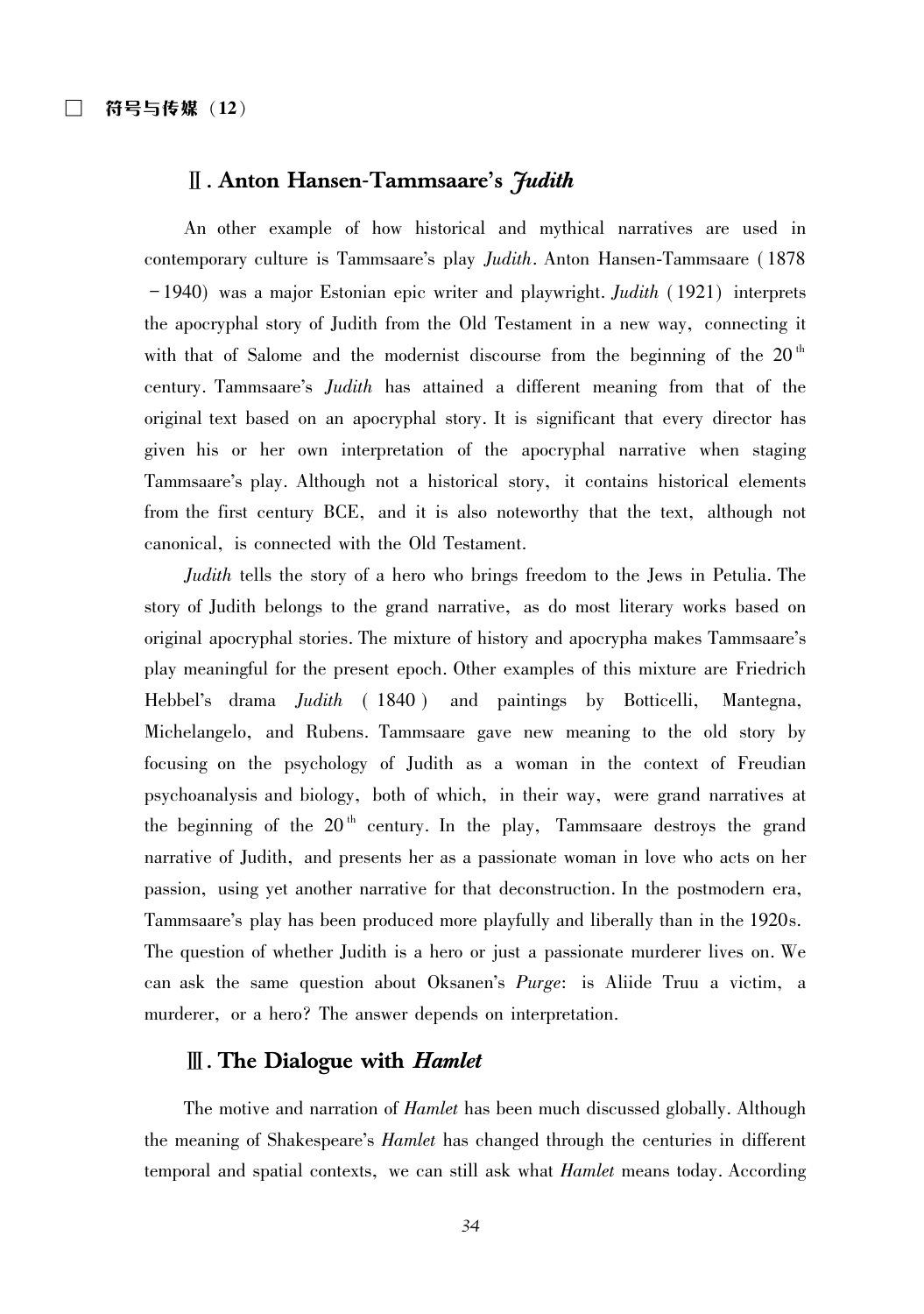to The Oxford Dictionary of Allusion, the connotation of the character Hamlet concerns doubt and oratory, an allusion to "someone who talks at length, expressing anxieties, doubts, or unhappiness" (Delahunty et al., 2001, p. 288). Let us consider, then, the different meanings of the narration and motif of *Hamlet* in Estonian culture.

As noted earlier, Paul-Eerik Rummo had a major influence on the 1960s Estonian poetry. His poem "Hamleti laulud" (Hamlet's Songs) was published in 1964 in his second collection of poetry, Tule ikka mu rõõmude juurde (Always Come to  $My$  Joys). This poem represented an innovation in Estonian literature and (choral) music at the beginning of the 1960s, and became a prologue to new developments in Estonian theatre in the second half of the 1960s. Rummo's play Tuhkatriinumäng (The Cinderella Game, 1969), which alludes to Prince Hamlet, is a pivotal play in the development of Estonian drama (q. v. Kruuspere, 2006). Luule Epner has pointed out the key elements of Estonian drama in the 1960s: play, myths, especially literary myths, and ritual. The most significant mythical and symbolic figures were Antigone and Hamlet, but Hamlet became the most important. (Epner, 1988, pp. 170 – 176) Consequently, Hamlet has been an influential motif in Estonian literature and culture, and Rummo's text forms the centre around, which not only written texts revolve but also cultural texts such as theatre performances and music.

Rummo's poem refers to the famous monologue in *Hamlet* (Shakespeare, 2006):

To be, or not to be, that is the question; Whether ' tis nobler in the mind to suffer The slings and arrows of outrageous fortune Or to take arms against a sea of troubles And by opposing end them.  $(3:1:284-285)$ 

Prince Hamlet faces a complicated situation in which there is no good solution, and considers what to do: to rebel or conform. His existential question (q. v. Bruster, 2007, p. 17) has inspired several Estonian poets and writers, as has existentialism. According to Rein Veidemann:

In the 20th century, many writers have influenced the development of existentialist philosophy and they in turn had an influence on the Estonian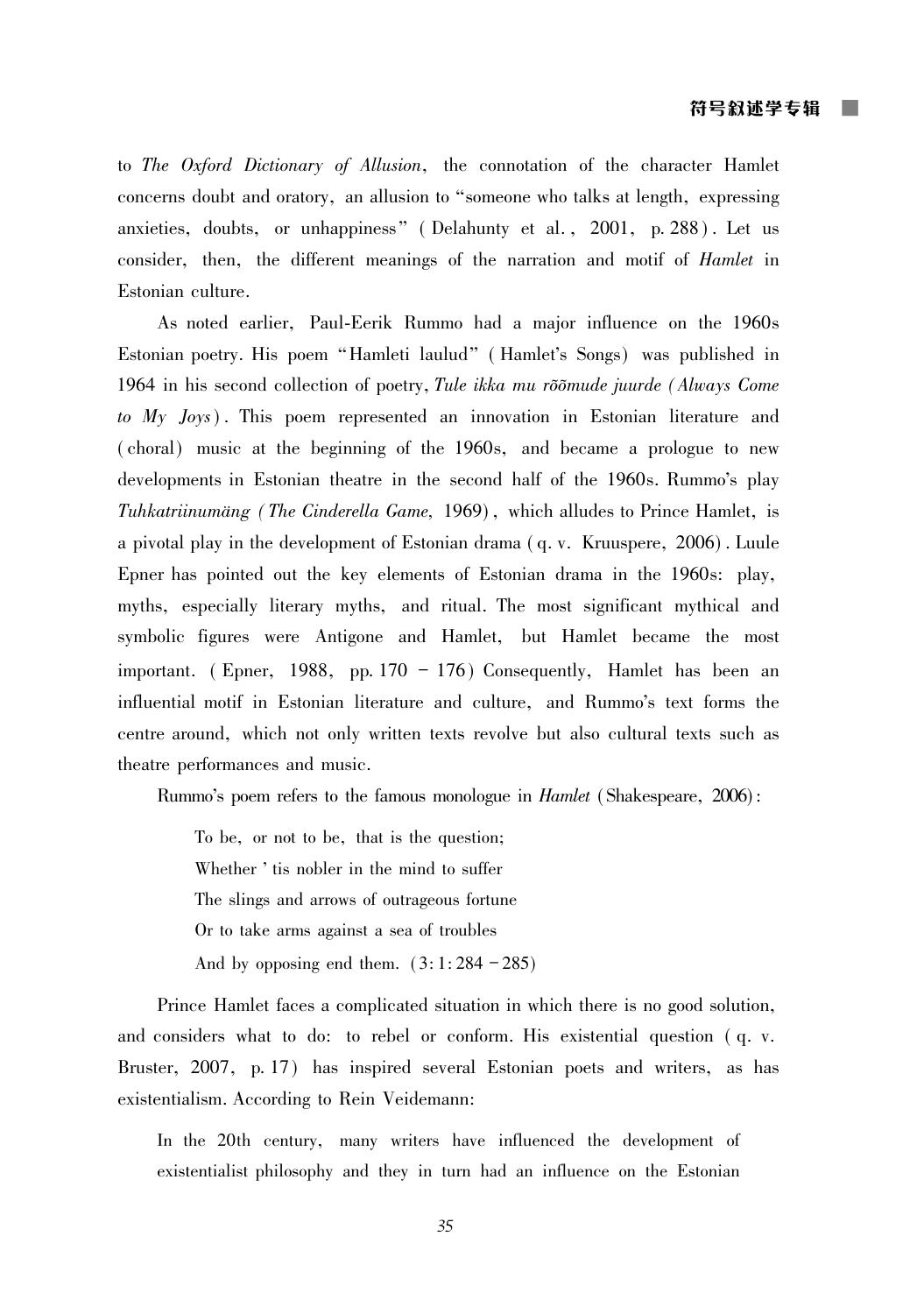literature of the 1950s and 1960s. [...] Existentialism found an especially strong resonance in Estonian literature in the second half of the 1960s. It was promoted by the absurdity of the whole Soviet life. (2000, p. 50)

The validity of this statement is borne out by a number of literary works. In terms of Estonian history, we can also ask where the boundary lies between adaptation and conformity, and between adaptation and rebellion. It is easy to understand why existentialism was an important philosophical trend in Estonian literature in the 1960s. At the end of 1968, controversy even arose regarding the "suitability" of existentialism for Soviet society, with Rummo's play Tuhkatriinumäng (The Cinderella Game, 1969) taken as an illustration of "the fundamental questions of existentialist philosophy" (Veidemann, 2000, p. 50).

Rummo's poem "Hamlet's Songs" reflects a number of influences. The translation of modern European and American literary works had an effect on Estonian literature in the 1960s, the time of the political "thaw". The 1960s generation was exposed to several important contemporary theories, including existentialism. Several young writers systematically undermined the Soviet regime in their work. In this case, there is a similarity between existential and romantic rebellion. While many Eastern European nations were trying to take control of their destinies and attain freedom during this epoch, Rummo's poem was actually an echo of romanticism. A similar situation, although necessarily hidden, existed in Estonia and other Eastern European countries in the 1960s. Romanticism was important because it indicated that it was possible to adapt to certain situations only to a point. Once a particular invisible line was crossed, revolt would follow. Romanticism cultivates continual non-adaptability, a continual negation of existence, and is an appropriate basis for innovation and for the artist to rebel against (political) reality.

This literary rebellion in Estonian literature in the 1960s had a political character; it fused with several local tendencies and Western European ideas, although these ideas were translated and adapted to the local culture and conditions. It is interesting and paradoxical that Estonian existentialism was more influenced by Camus' ideas than by Sartre's, because in the Western European tradition, Camus is considered less political than Sartre, and superficially, it seemed more innocent. At the same time, official criticism reduced the influence of existentialism in Estonian literature. The Soviet system provoked situations where different names had to be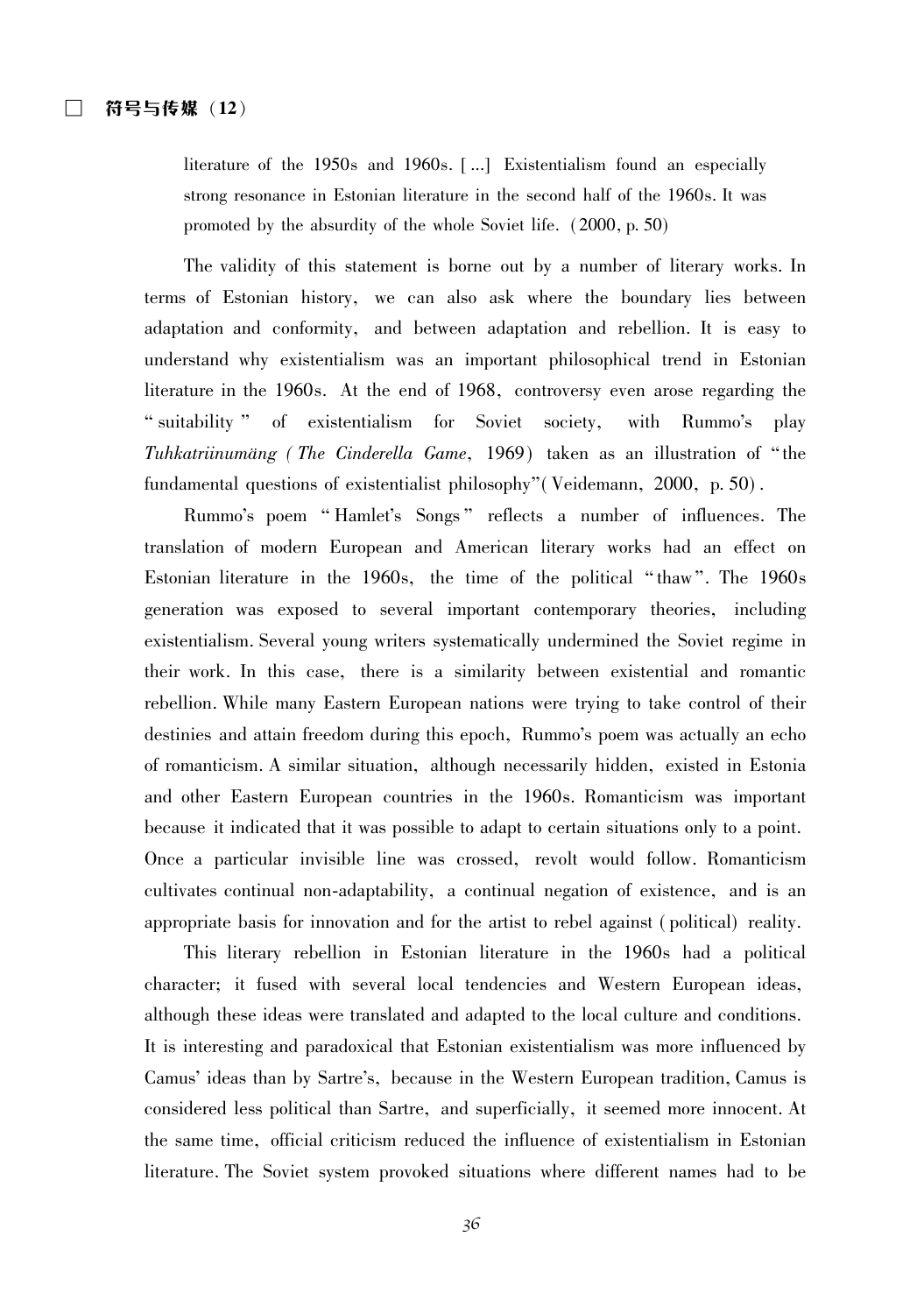adopted, and if one wanted to speak about existentialism, a substitution was needed. In Soviet poetics, true ideas and thoughts were hidden between the lines. (Velsker, 2001, pp. 423 – 424)

Rummo and other Estonian poets adapted to the surrounding reality while attempting to change it using the artistic worlds they created, which were based on personal and historical memory and the existential rebellion. Rummo focused on the idea of freedom, which mattered more to him than any risk or adaptation. Personal and social motifs and interests are connected in Rummo's poetry, and his own pain represents the pain of all nations. The historical and political situation in Estonia was, for many centuries, very similar to that in Shakespeare's *Hamlet* (trans. 2006), represented in the First Folio's phrase about Denmark being a prison. The dialogue between Hamlet and his friends Guildenstern and Rosencrantz before the players give the performance is particularly telling.

ROSENCRANTZ: [...] the world's grown honest.

HAMLET: Then is doomsday near—but your news is not true. But, in the beaten way of friendship, what make you at Elsinore?  $(Shakespeace, 2006, 2: 2: 254 - 255)$ 

Folio-only passages of *Hamlet* contain the famous lines about Denmark and prison which explains the word "true":

> HAMLET: [...] Let me question more in particular. What have you, my good friends, deserved at the hands of Fortune that she sends you to prison hither? GUILDENSTERNE: Prison, my lord? HAMLET: Denmark's a prison. ROSINCRANCE: Then is the world one.  $(2:2:466)$

This dialogue, especially the Folio-only passage, characterises a totalitarian society such as the Soviet Union, Soviet Estonia, and other Eastern European countries or the Russian Empire (q. v. Thompson & Taylor, 2006, pp.  $115 - 122$ ). One of the best examples of *Hamlet* as a symbol of political resistance is the banned novel *Doctor Zhivago* (1957) by Boris Pasternak (1890 – 1960). The novel ends with the poem "Hamlet" where the poetic "ego" of Pasternak identifies with the destiny and mission of both Hamlet and Christ. (q. v. Pärli, 1999, p. 558)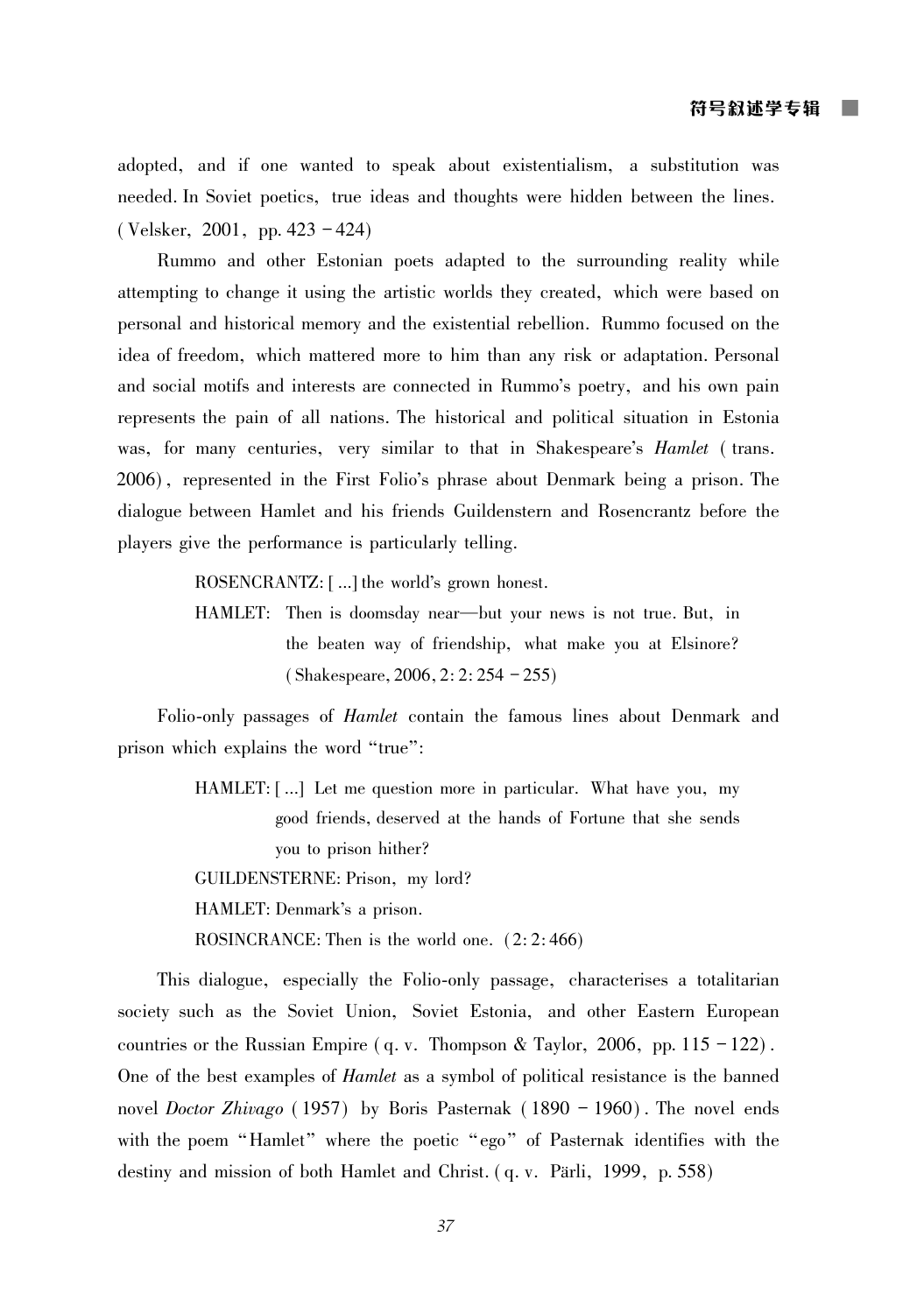The 1978 novel of Estonian writer Jaan Kross (b. 1920) titled Keisri hull (The *Czar's Madman*) implicitly plays with the motif and narration of *Hamlet*: the novel's protagonist Timotheus von Bock is "declared mad for criticising the Czarist regime, a fate which also befell dissidents in the Soviet times" (Kronberg, 2005, p. 68). Kross does not directly reference Shakespeare's *Hamlet*, but both literary works contain similar conflicts and motives of madness, non-madness, and/or pseudomadness. Mardi Valgemäe notes that Kross plays with Soviet censorship: the plot of The Czar's Madman appears to be about the Russian Empire in the 19<sup>th</sup> century while actually referencing the  $20<sup>th</sup>$  century Soviet regime. The novel's protagonist Jakob uses a similar scheme in his diary: he writes about the Russian romantic poet Zhukovsky when actually concentrating on the life of Timotheus von Bock. (Valgemäe, 2005, p. 74) Kross's novel is an apposite political allegory which also uses the motif and narration of *Hamlet* to indicate the mad or schizophrenic situation that may lead to madness.

The first strophe of Rummo's poem "Hamlet's Songs" (trans., 2006) establishes a dangerous and threatening atmosphere: something is ominous, and nature creates a tangible feeling of fear. The sawgrass and a child who has injured his hand on the sawgrass represent that situation; it is an inexplicable feeling. The atmosphere is quite similar to that of Shakespeare's play:

> The sea withdraws into itself. It is ebb tide. On the dunes a streak of storm-foam fades. Listen: what is the breeze rustling, Ominous and lurking? Sawgrass, oh friend, sawgrass. And gathering before us a cloud-mass. (p. 8)

The next lines of the poem introduce an unexpected contrast:

a couple of lovers who run fearless along the beach, barefoot, barefoot and in their veins the windwine-Sawgrass, oh friend, sawgrass. (ibid.)

The lovers express positive and optimistic emotions in the poem; they do not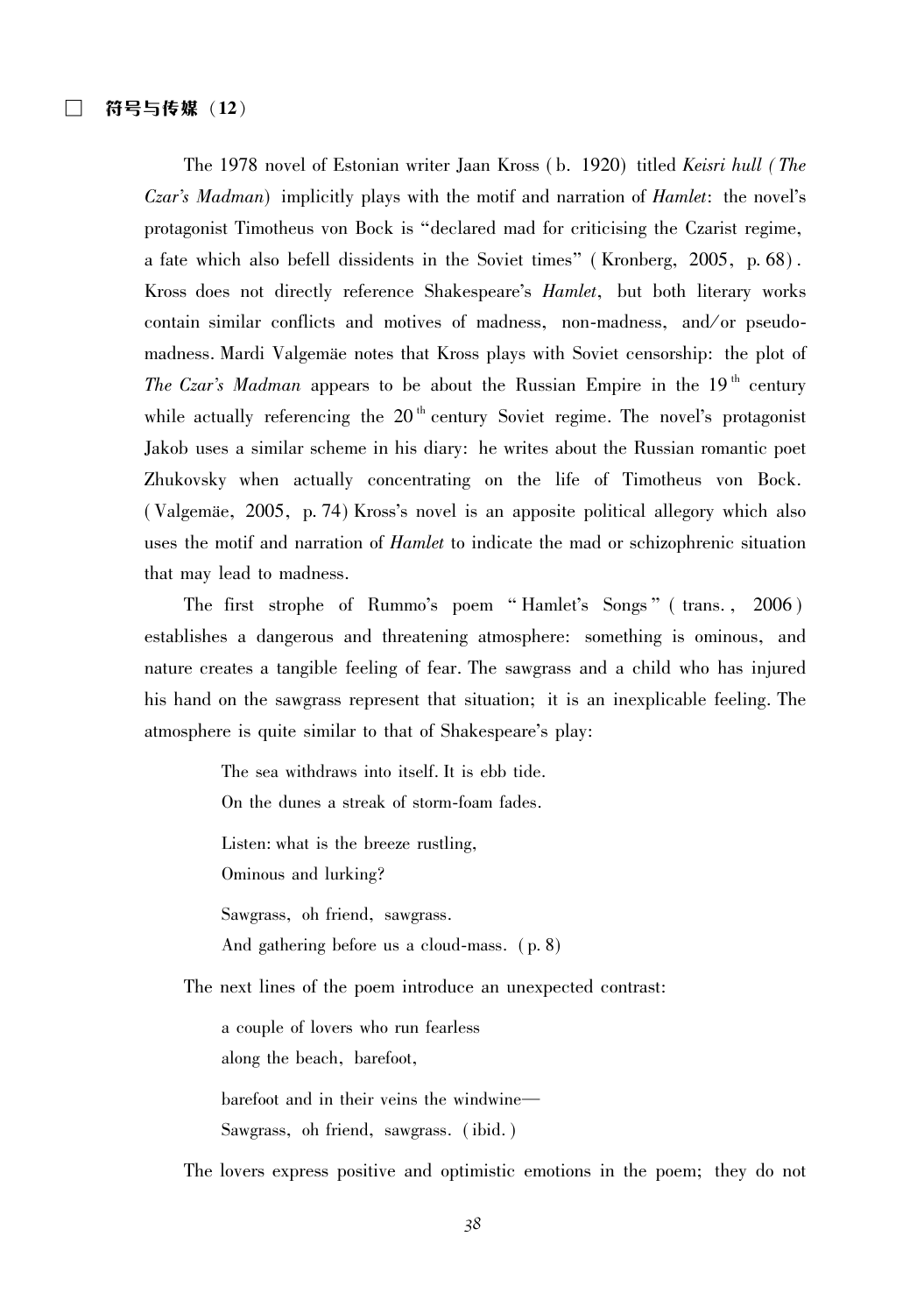fear the stormy sea and cutting grass, although these are dangerous:

All those who wish to remain children hoping that the cloud, the large black one, never touches their love, - $[...]$ for a moment heaven got mixed up with earth for a moment I understood: no longer can I stand hesitating and silent where one should simply cry the bad into the good... (pp.  $8-9$ )

The second part of the song sounds like an answer to Shakespeare's protagonist Hamlet:

> Yes, to be, to be, certainly to be  $\lceil \dots \rceil$ and from the scabbard of doubts and boredom  $\lceil ... \rceil$ to draw the sword, when meanness and stupidity  $[...]$ threaten to drown my childish childhood streams  $\lceil \dots \rceil$ in the mud of deceptions.  $(p, 9)$

Between these lines above, a line in brackets and italics (q. v. also Rummo, 1964, p.  $62$ ) repeat as a refrain:

 $(Ah, only one lap, only one lap, on which to rest my head!)$  (p. 9)

The refrain probably alludes to the tense, contradictory dialogue between Hamlet and Ophelia in the second scene in the third act of Shakespeare's play  $(2006)$ :

> HAMLET: Lady, shall I lie in you lap? OPHELIA: No, my lord. HAMLET: Do you think I meant country matters? OPHELIA: I think nothing, my lord.  $(2006, 3:2:304 - 305)$

Although there is a dialogue between these texts of Rummo and Shakespeare.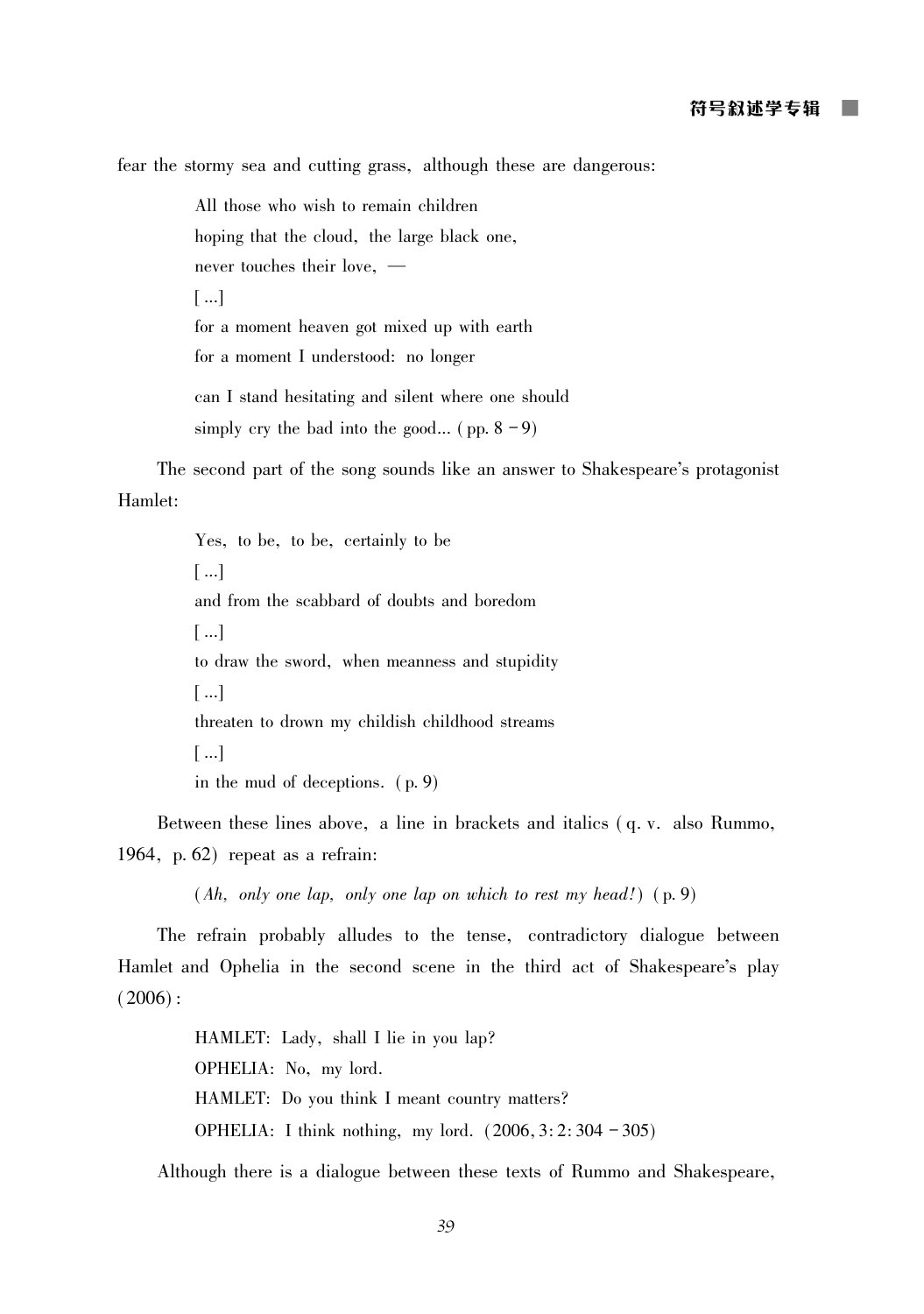their meanings are opposite. Rummo's text (trans., 2006) sounds like a hippy poem from the USA or Western Europe in the mid-1950s to the 1960s, with the last strophe intensifying its anti-violence or anti-war stance:

> Then to be, and at the same time to know that life is not our struggle, to know that what is coming is greater than me and also greater than my enemy. Then to be, and at the same time to think of the children yet unborn whose laugher destroys the swords of both of us.  $(pp. 9 - 10)$

It seems the main idea of this poem is "make love, not war" or, as in Frank Sinatra's 1960 song "Let's Fall in Love", "to be or not to be, let our hearts discover". Rummo's poem was a new approach to the anti-war topic in the Soviet context, because the idea of love and children expresses the main idea of the poem. Rummo brought more humanity and brightness to the poetry of Soviet Estonia, and expressed the influence of Western European culture.

The composer Veljo Tormis set Rummo's poem as a choral work entitled "The Song of Hamlet" in 1965. Tormis used the principle of two choruses: one expressing nature as a background element and the other expressing Hamlet's thoughts (Kuusk, 2000, p. 120). The music and text present a dialogue between nature and humankind, and Rummo's poetic "ego" identifies with Hamlet in the poem. There is a similarity between Rummo's and Pasternak's poems. Rummo's poem also influenced Estonian theatre, for example, in the performance "Hamlet's Songs" directed by Mati Unt and staged on April 14, 1978, which dealt not only with Rummo's works but Estonian poetry from 1960 to 1970. It is significant that the motif and narration of *Hamlet* became a symbol connecting different Estonian poets and poems, yet the title of the performance refers specifically to Rummo's poem. This is an instance of an ambivalent play on the motif of Hamlet, and we can ask whether it is a dialogue with Shakespeare's text, with Rummo's text, or possibly with both. What is certain, however, is that *Hamlet* always exists at least symbolically and as a mnemonic in Estonian theatre.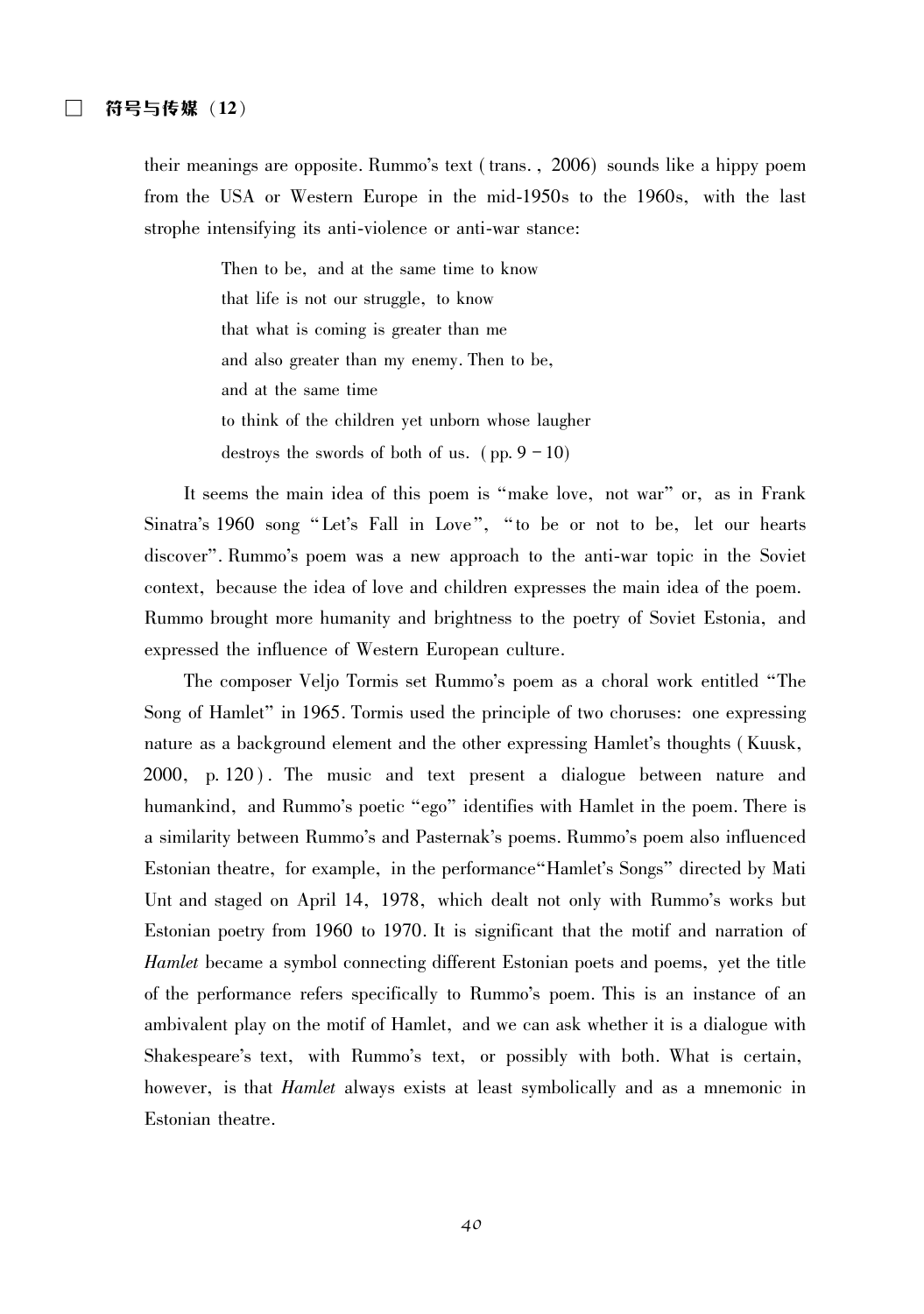### **N.** Conclusion

The meaning of a historical narrative depends on the interpretation of the text, which works as a mnemonic. Interpretations may differ across time and space, and can be attributed to the changing meaning of the mnemonic. Interpretation requires memories and the act of remembering: both author and reader use the intersemiotic space to create or interpret the text, while drawing on their own individual cultural memories. The concept of entangled memory describes the complex interactive process of acts of remembering and interpretation in various times and spaces.

#### **References:**

- (2006). Der lange Schatten der Vergangenheit Erinnerungskultur und Assmann. A. Geschichtspolitik. Munich, DEU: Beck.
- Bruster, D. (2007). To be or not to be. London, UK: Continuum.
- Cobley, P. (2001). Narrative. London, UK: Routledge.
- Delahunty, A., Dignen, S., & Stock, P. (2001). The Oxford dictionary of allusions. Oxford, UK: Oxford University Press.
- Doloughan, F. J. (2011). Contemporary narrative, textual production, multimodality and multiliteracies. London, UK: Continuum.
- Epner, L. (1998). Kahe, Libahundi vahel ehk Antigone ja Hamlet. In M. Laak (Ed.), Traditsioon ja pluralism (pp. 169 - 184). Tallinn, EE: Tuum.
- Feindt, G., Krawatzek, F., Mehler, D., Pestel, F., & Trimçev, R. (2014). Entangled memory: Toward a third wave in memory studies. History and Theory, 53, 24 – 44.
- Hall, S. (1996). The question of cultural identity. In S. Hall, D. Held, D. Hubert, & K. Thompson (Eds.), *Modernity: An introduction to modern societies* (pp. 595 - 634). Cambridge, MA: Blackwell.
- Kronberg, J. (2005). Jaan Kross. A sharp cut: Contemporary Estonian literature. Tallinn, EE: Estonian Literature Information Centre.
- Kruuspere, P. (2006). Is it ghosting? The motifs and allusions of Hamlet in Estonian drama. In C. Hasselblatt (Ed.), Different inputs—same output? Autonomy and dependence of the arts under different social-economic conditions: The Estonian example (pp.  $35 - 47$ ). Maastricht, NLD: Shaker BV.
- Kuusk, P. (2000). Veljo Tormis. Jonni pärast heliloojaks! Tallinn, EE: Prisma Prindi Kirjastus.
- Laanes, E. (2012). Sofi Oksanen's "Purge" in Estonia. Baltic Worlds, 2, 19 21.
- Lukas, L. (2007). The Baltic-German settlement myths and their literary developments. In A. Mihkelev, & B. Kalnačs (Eds.), We have something in common: The Baltic memory (pp. 75 –